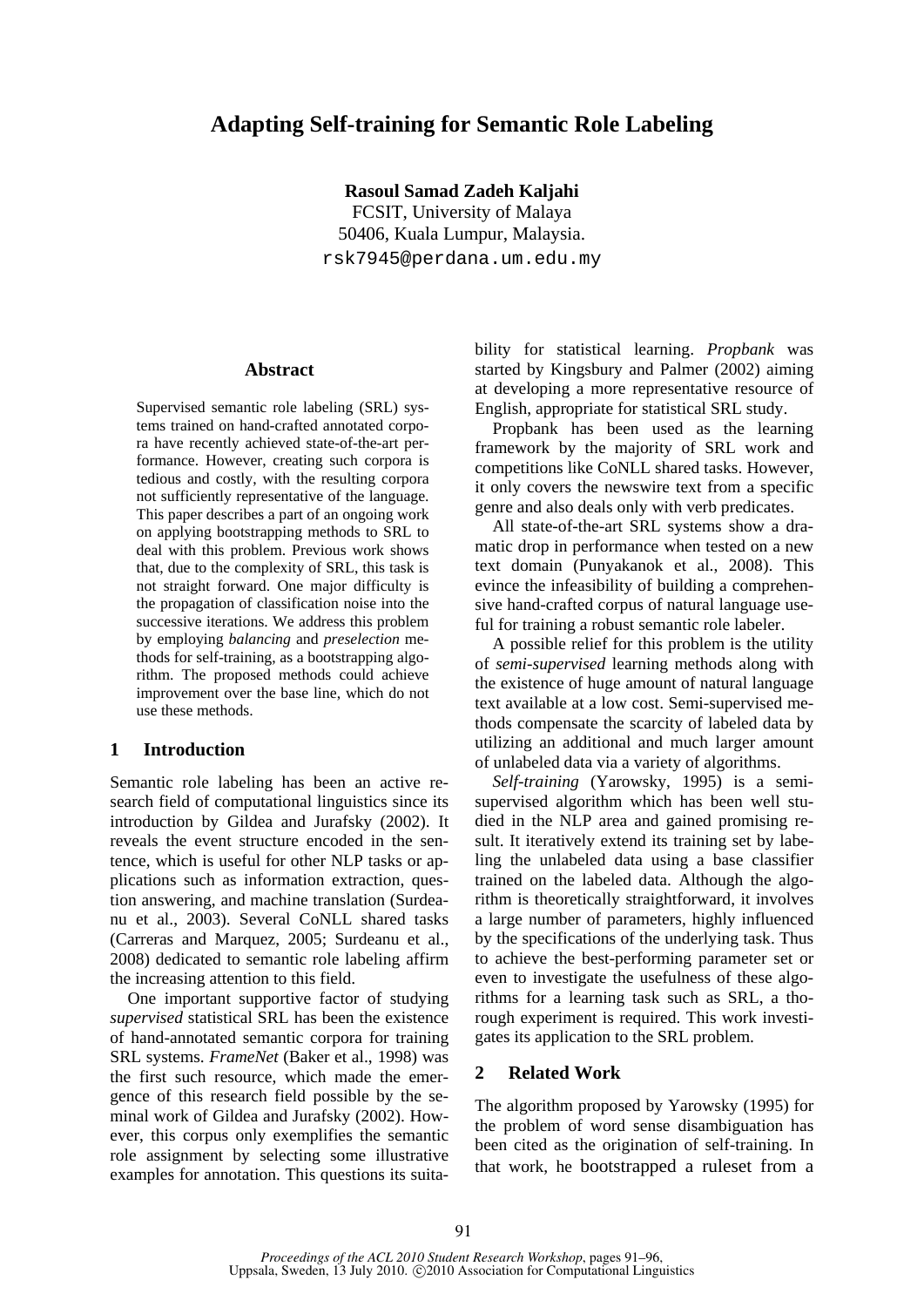| <b>Feature Name</b>              | <b>Description</b>                       |  |  |  |  |  |
|----------------------------------|------------------------------------------|--|--|--|--|--|
| Phrase Type                      | Phrase type of the constitu-             |  |  |  |  |  |
|                                  | ent                                      |  |  |  |  |  |
| Position+Predicate               | Concatenation of constitu-               |  |  |  |  |  |
| Voice                            | ent position relative to verb            |  |  |  |  |  |
|                                  | and verb voice                           |  |  |  |  |  |
| Predicate Lemma                  | Lemma of the predicate                   |  |  |  |  |  |
| <b>Predicate POS</b>             | POS tag of the predicate                 |  |  |  |  |  |
| Path                             | Tree path of non-terminals               |  |  |  |  |  |
|                                  | from predicate to constitu-              |  |  |  |  |  |
|                                  | ent                                      |  |  |  |  |  |
| <b>Head Word</b>                 | Lemma of the head word                   |  |  |  |  |  |
| Lemma                            | of the constituent                       |  |  |  |  |  |
| <b>Content Word</b>              | $\sigma$ f<br>the<br>content<br>Lemma I  |  |  |  |  |  |
| Lemma                            | word of the constituent                  |  |  |  |  |  |
| Head Word POS                    | POS tag of the head word                 |  |  |  |  |  |
|                                  | of the constituent                       |  |  |  |  |  |
| <b>Content Word POS</b>          | POS tag of the head word                 |  |  |  |  |  |
|                                  | of the constituent                       |  |  |  |  |  |
| <b>Governing Category</b>        | The first VP or S ancestor               |  |  |  |  |  |
|                                  | of a NP constituent                      |  |  |  |  |  |
| Predicate                        | Rule expanding the predi-                |  |  |  |  |  |
| Subcategorization                | cate's parent                            |  |  |  |  |  |
| Constituent                      | Rule expanding the consti-               |  |  |  |  |  |
| Subcategorization *              | tuent's parent                           |  |  |  |  |  |
| $\overline{\text{Clause+VP+NP}}$ | Number of clauses, NPs                   |  |  |  |  |  |
| Count in Path                    | and VPs in the path                      |  |  |  |  |  |
| Constituent and                  | Number of words between                  |  |  |  |  |  |
| Predicate Distance               | constituent and predicate                |  |  |  |  |  |
| Compound Verb                    | Verb predicate structure                 |  |  |  |  |  |
| Identifier                       | type: simple, compound, or               |  |  |  |  |  |
|                                  | discontinuous compound                   |  |  |  |  |  |
|                                  | Head Word Loca-Location of head word in- |  |  |  |  |  |
| tion in Constituent *            | side the constituent based               |  |  |  |  |  |
|                                  | on the number of words in                |  |  |  |  |  |
|                                  | its right and left                       |  |  |  |  |  |

#### Table 1: Features

small number of seed words extracted from an online dictionary using a corpus of unannotated English text and gained a comparable accuracy to fully supervised approaches.

Subsequently, several studies applied the algorithm to other domains of NLP. Reference resolution (Ng and Cardie 2003), POS tagging (Clark et al., 2003), and parsing (McClosky et al., 2006) were shown to be benefited from self-training. These studies show that the performance of selftraining is tied with its several parameters and the specifications of the underlying task.

In SRL field, He and Gildea (2006) used selftraining to address the problem of unseen frames when using FrameNet as the underlying training corpus. They generalized FrameNet frame elements to 15 thematic roles to control the complexity of the process. The improvement gained by the progress of self-training was small and inconsistent. They reported that the NULL label (non-argument) had often dominated other labels in the examples added to the training set.

Lee et al. (2007) attacked another SRL learning problem using self-training. Using Propbank instead of FrameNet, they aimed at increasing the performance of supervised SRL system by exploiting a large amount of unlabeled data (about 7 times more than labeled data). The algorithm variation was similar to that of He and Gildea (2006), but it only dealt with core arguments of the Propbank. They achieved a minor improvement too and credited it to the relatively poor performance of their base classifier and the insufficiency of the unlabeled data.

## **3 SRL System**

To have enough control over entire the system and thus a flexible experimental framework, we developed our own SRL system instead of using a third-party system. The system works with PropBank-style annotation and is described here.

**Syntactic Formalism:** A Penn Treebank constituent-based approach for SRL is taken. Syntactic parse trees are produced by the reranking parser of Charniak and Johnson (2005).

**Architecture:** A two-stage pipeline architecture is used, where in the first stage less-probable argument candidates (samples) in the parse tree are pruned, and in the next stage, final arguments are identified and assigned a semantic role. However, for unlabeled data, a preprocessing stage identifies the verb predicates based on the POS tag assigned by the parser. The joint argument identification and classification is chosen to decrease the complexity of self-training process.

**Features:** Features are listed in table 1. We tried to avoid features like named entity tags to less depend on extra annotation. Features marked with  $*$  are used in addition to common features in the literature, due to their impact on the performance in feature selection process.

**Classifier:** We chose a *Maximum Entropy* classifier for its efficient training time and also its built-in multi-classification capability. Moreover, the probability score that it assigns to labels is useful in selection process in self-training. The Maxent Toolkit<sup>1</sup> was used for this purpose.

<sup>1</sup> http://homepages.inf.ed.ac.uk/lzhang10/maxent\_tool kit.html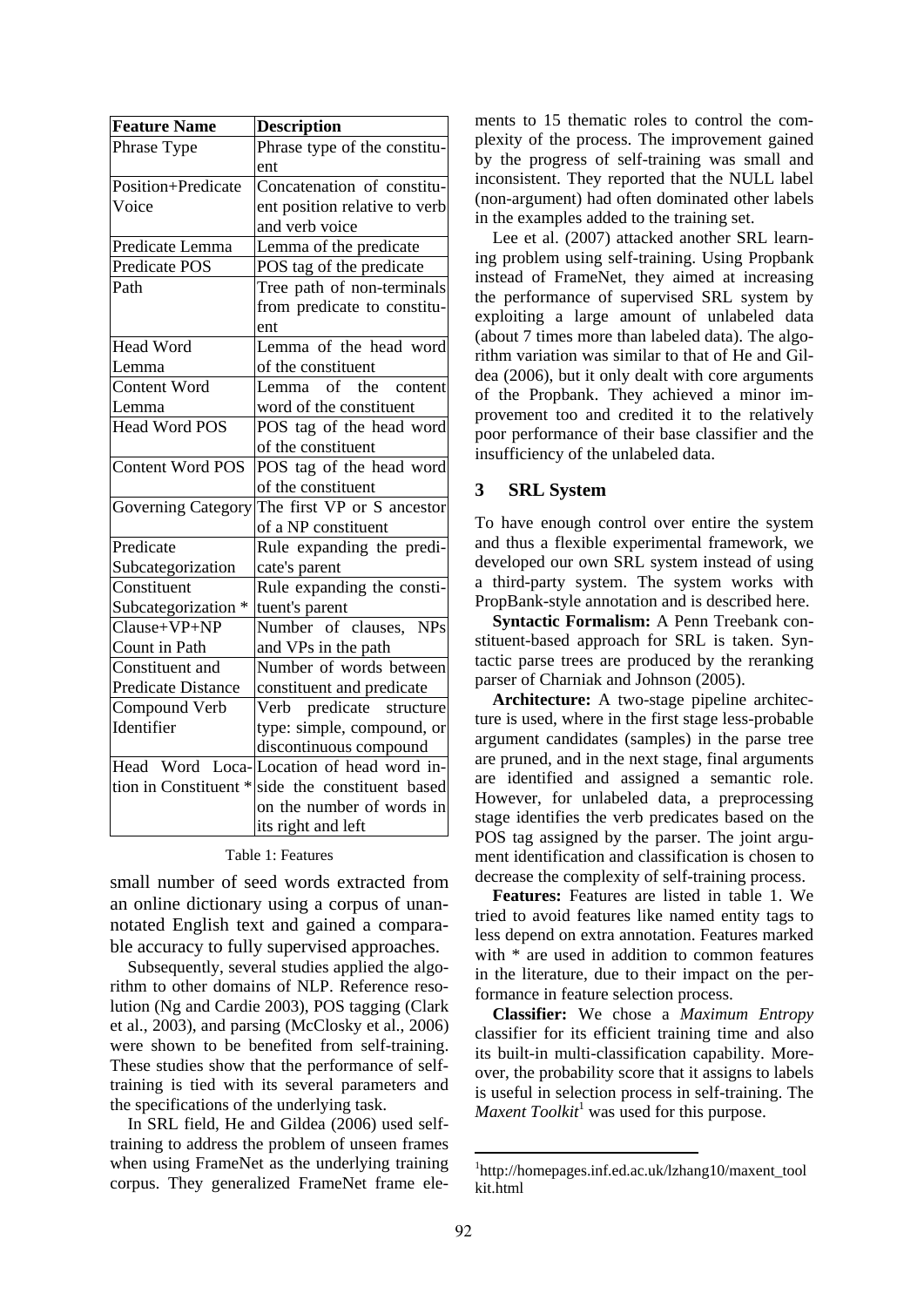- 1- Add the seed example set *L* to currently empty training set *T*.
- 2- Train the base classifier  $C$  with training set *T.*
- 3- Iterate the following steps until the stop criterion *S* is met.
	- a- **Select** *p* examples from *U* into pool *P.*
	- b- Label pool *P* with classifier *C*
	- c- **Select** *n* labeled examples with the highest confidence score whose score meets a certain threshold *t* and **add** to training set *T*.
	- d- Retrain the classifier *C* with new training set.

| Figure 1: Self-training Algorithm |  |  |  |  |  |
|-----------------------------------|--|--|--|--|--|
|-----------------------------------|--|--|--|--|--|

|     | WSJ Test |  |  | <b>Brown Test</b> |  |                                                                   |  |
|-----|----------|--|--|-------------------|--|-------------------------------------------------------------------|--|
|     |          |  |  | P                 |  | E1                                                                |  |
|     |          |  |  |                   |  | Cur   77.43   68.15   <b>72.50</b>   69.14   57.01   <b>62.49</b> |  |
| Pun |          |  |  |                   |  | 82.28 76.78 79.44 73.38 62.93 67.75                               |  |

Table 2: Performances of the current system (Cur) and the state-of-the-art (**Pun**yakanok et al., 2008)

## **4 Self-training**

### **4.1 The Algorithm**

While the general theme of the self-training algorithm is almost identical in different implementations, variations of it are developed based on the characteristics of the task in hand, mainly by customizing several involved parameters. Figure 1 shows the algorithm with highlighted parameters.

The size of seed labeled data set **L** and unlabeled data **U**, and their ratio are the fundamental parameters in any semi-supervised learning. The data used in this work is explained in section 5.1.

In addition to performance, efficiency of the classifier (**C**) is important for self-training, which is computationally expensive. Our classifier is a compromise between performance and efficiency. Table 2 shows its performance compared to the state-of-the-art (Punyakanok et al. 2008) when trained on the whole labeled training set.

Stop criterion (**S**) can be set to a predetermined number of iterations, finishing all of the unlabeled data, or convergence of the process in terms of improvement. We use the second option for all experiments here.

In each iteration, one can label entire the unlabeled data or only a portion of it. In the latter case, a number of unlaleled examples (**p**) are selected and loaded into a *pool* (**P**). The selection can be based on a specific strategy, known as *preselection* (Abney, 2008) or simply done according to the original order of the unlabeled data. We investigate preselection in this work.

After labeling the **p** unlabeled data, training set is augmented by adding the newly labeled data. Two main parameters are involved in this step: *selection* of labeled examples to be added to training set and *addition* of them to that set.

Selection is the crucial point of self-training, in which the propagation of labeling noise into upcoming iterations is the major concern. One can select all of labeled examples, but usually only a number of them (**n**), known as *growth size*, based on a quality measure is selected. This measure is often the confidence score assigned by the classifier. To prevent poor labelings diminishing the quality of training set, a threshold (**t**) is set on this confidence score. Selection is also influenced by other factors, one of which being the balance between selected labels, which is explored in this study and explained in detail in the section 4.3.

The selected labeled examples can be retained in unlabeled set to be labeled again in next iterations (*delibility*) or moved so that they are labeled only once (*indelibility*). We choose the second approach here.

#### **4.2 Preselection**

While using a pool can improve the efficiency of the self-training process, there can be two other motivations behind it, concerned with the performance of the process.

One idea is that when all data is labeled, since the growth size is often much smaller than the labeled size, a uniform set of examples preferred by the classifier is chosen in each iteration. This leads to a biased classifier like the one discussed in previous section. Limiting the labeling size to a pool and at the same time (pre)selecting divergence examples into it can remedy the problem.

The other motivation is originated from the fact that the base classifier is relatively weak due to small seed size, thus its predictions, as the measure of confidence in selection process, may not be reliable. Preselecting a set of unlabeled examples more probable to be correctly labeled by the classifier in initial steps seems to be a useful strategy against this fact.

We examine both ideas here, by a random preselection for the first case and a measure of simplicity for the second case. Random preselection is built into our system, since we use randomized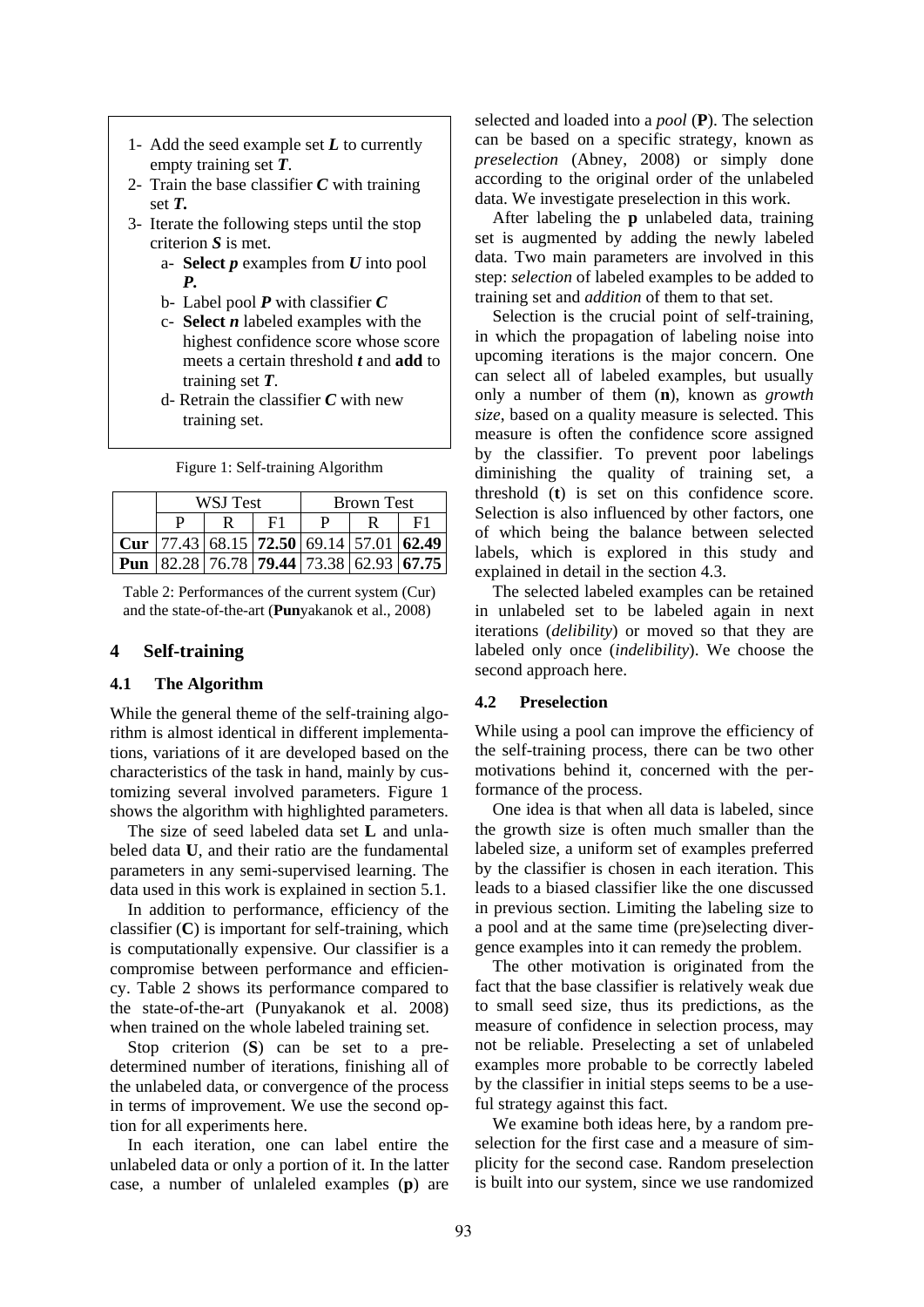training data. As the measure of simplicity, we propose the number of samples extracted from each sentence; that is we sort unlabeled sentences in ascending order based on the number of samples and load the pool from the beginning.

## **4.3 Selection Balancing**

Most of the previous self-training problems involve a binary classification. Semantic role labeling is a multi-class classification problem with an unbalanced distribution of classes in a given text. For example, the frequency of A1 as the most frequent role in CoNLL training set is 84,917, while the frequency of 21 roles is less than 20. The situation becomes worse when the dominant label NULL (for non-arguments) is added for argument identification purpose in a joint architecture. This biases the classifiers towards the frequent classes, and the impact is magnified as self-training proceeds.

In previous work, although they used a reduced set of roles (yet not balanced), He and Gildea (2006) and Lee et al. (2007), did not discriminate between roles when selecting highconfidence labeled samples. The former study reports that the majority of labels assigned to samples were NULL and argument labels appeared only in last iterations.

To attack this problem, we propose a natural way of balancing, in which instead of labeling and selection based on argument samples, we perform a sentence-based selection and labeling. The idea is that argument roles are distributed over the sentences. As the measure for selecting a labeled sentence, the average of the probabilities assigned by the classifier to all argument samples extracted from the sentence is used.

# **5 Experiments and Results**

In these experiments, we target two main problems addressed by semi-supervised methods: the performance of the algorithm in exploiting unlabeled data when labeled data is scarce and the domain-generalizability of the algorithm by using an out-of-domain unlabeled data.

We use the CoNLL 2005 shared task data and setting for testing and evaluation purpose. The evaluation metrics include *precision*, *recall*, and their harmonic mean, *F1.*

## **5.1 The Data**

The labeled data are selected from Propbank corpus prepared for CoNLL 2005 shared task. Our learning curve experiments on varying size of labeled data shows that the steepest increase in F1 is achieved by  $1/10^{th}$  of CoNLL training data. Therefore, for training a base classifier as highperformance as possible, while simulating the labeled data scarcity with a reasonably small amount of it, 4000 sentence are selected randomly from the total 39,832 training sentences as seed data (L). These sentences contain 71,400 argument samples covering 38 semantic roles out of 52 roles present in the total training set.

We use one unlabeled training set (U) for indomain and another for out-of-domain experiments. The former is the remaining portion of CoNLL training data and contains 35,832 sentences (698,567 samples). The out-of-domain set was extracted from Open American National Corpus<sup>2</sup> (OANC), a 14-million words multigenre corpus of American English. The whole corpus was preprocessed to prune some problematic sentences. We also excluded the *biomed* section due to its large size to retain the domain balance of the data. Finally, 304,711 sentences with the length between 3 and 100 were parsed by the syntactic parser. Out of these, 35,832 sentences were randomly selected for the experiments reported here (832,795 samples).

Two points are worth noting about the results in advance. First, we do not exclude the argument roles not present in seed data when evaluating the results. Second, we observed that our predicate-identification method is not reliable, since it is solely based on POS tags assigned by parser which is error-prone. Experiments with gold predicates confirmed this conclusion.

## **5.2 The Effect of Balanced Selection**

Figures 2 and 3 depict the results of using unbalanced and balanced selection with WSJ and OANC data respectively. To be comparable with previous work (He and Gildea, 2006), the growth size (n) for unbalanced method is 7000 samples and for balanced method is 350 sentences, since each sentence roughly contains 20 samples. A probability threshold (t) of 0.70 is used for both cases. The F1 of base classifier, best-performed classifier, and final classifier are marked.

When trained on WSJ unlabeled set, the balanced method outperforms the other in both WSJ (68.53 vs. 67.96) and Brown test sets (59.62 vs. 58.95). A two-tail t-test based on different random selection of training data confirms the statistical significance of this improvement at p<=0.05 level. Also, the self-training trend is

<sup>2</sup> http://www.americannationalcorpus.org/OANC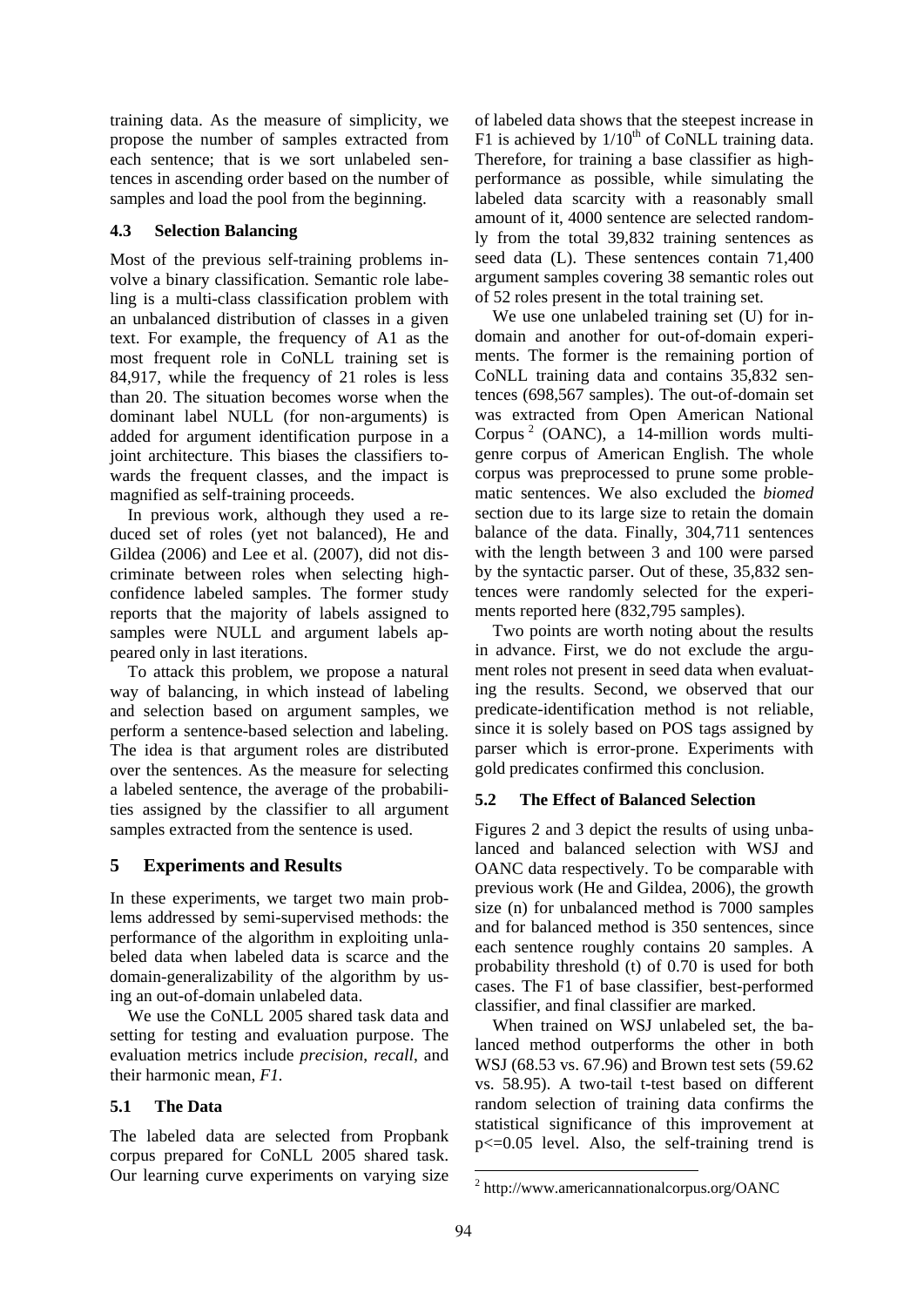

Figure 2: Balanced (B) and Unbalanced (U) Selection with WSJ Unlabeled Data



Figure 4: Random (R) and Simplicity (S) Pre-selection with WSJ Unlabeled Data

more promising with both test sets. When trained on OANC, the F1 degrades with both methods as self-training progress. However, for both test sets, the best classifier is achieved by the balanced selection (68.26 vs. 68.15 and 59.41 vs. 58.68). Moreover, balanced selection shows a more normal behavior, while the other degrades the performance sharply in the last iterations (due to a swift drop of recall).

Consistent with previous work, with unbalanced selection, non-NULL-labeled unlabeled samples are selected only after the middle of the process. But, with the balanced method, selection is more evenly distributed over the roles.

A comparison between the results on Brown test set with each of unlabeled sets shows that indomain data generalizes even better than out-ofdomain data (59.62 vs. 59.41 and also note the trend). One apparent reason is that the classifier cannot accurately label the out-of-domain unlabeled data successively used for training. The lower quality of our out-of-domain data can be another reason for this behavior. Furthermore,



Figure 3: Balanced (B) and Unbalanced (U) Selection with OANC Unlabeled Data



Figure 5: Random (R) and Simplicity (S) Pre-selection with OANC Unlabeled Data

the parser we used was trained on WSJ, so it negatively affected the OANC parses and consequently its SRL results.

#### **5.3 The Effect of Preselection**

Figures 4 and 5 show the results of using pool with random and simplicity-based preselection with WSJ and OANC data respectively. The pool size (p) is 2000, and growth size (n) is 1000 sentences. The probability threshold (t) used is 0.5.

Comparing these figures with the previous figures shows that preselection improves the selftraining trend, so that more unlabeled data can still be useful. This observation was consistent with various random selection of training data.

Between the two strategies, simplicity-based method outperforms the random method in both self-training trend and best classifier F1 (68.45 vs. 68.25 and 59.77 vs. 59.3 with WSJ and 68.33 vs. 68 with OANC), though the t-test shows that the F1 difference is not significant at  $p \leq 0.05$ . This improvement does not apply to the case of using OANC data when tested with Brown data